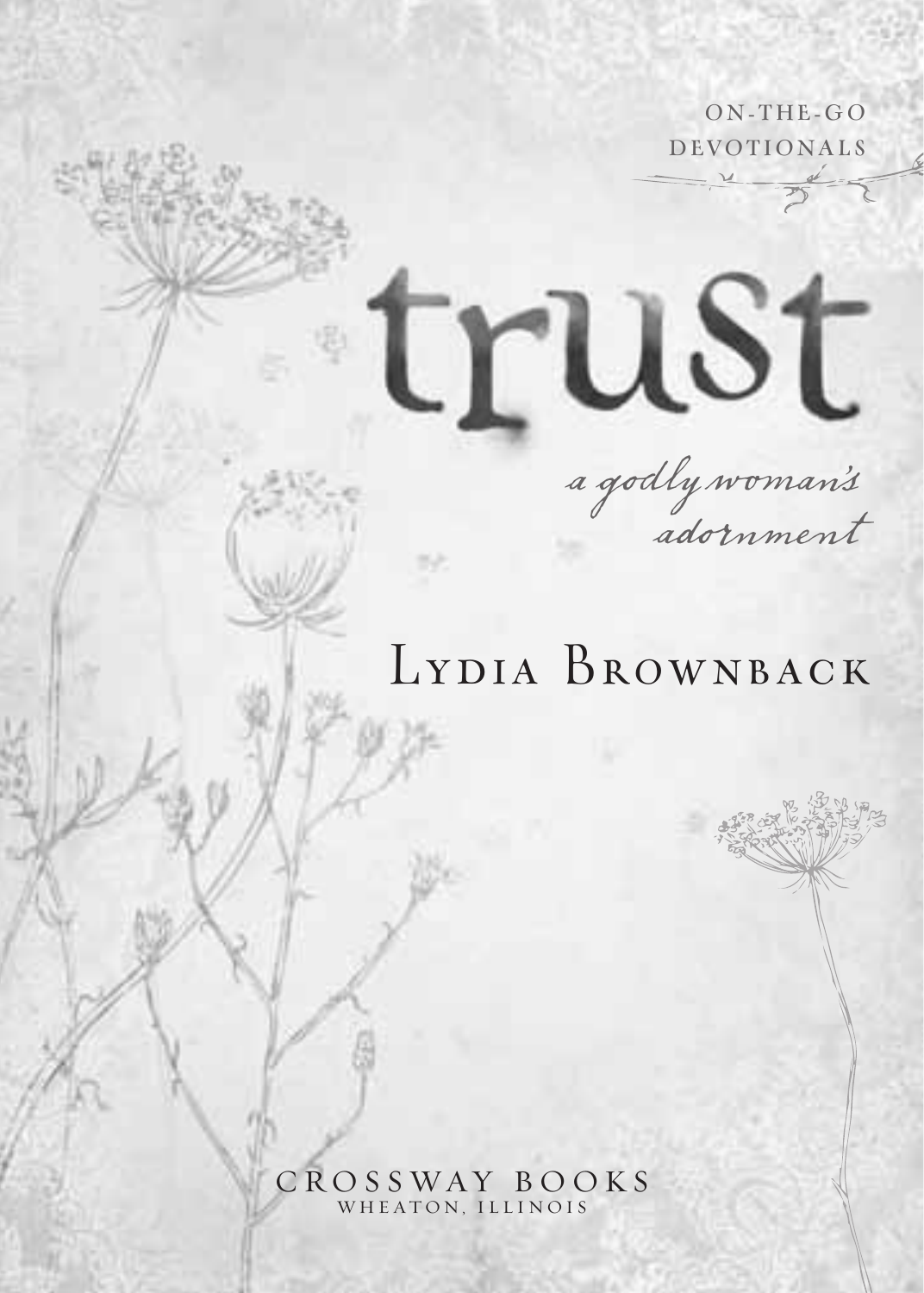*Trust*

Copyright © 2008 by Lydia Brownback

Published by Crossway Books a publishing ministry of Good News Publishers 1300 Crescent Street Wheaton, Illinois 60187

All rights reserved. No part of this publication may be reproduced, stored in a retrieval system or transmitted in any form by any means, electronic, mechanical, photocopy, recording or otherwise, without the prior permission of the publisher, except as provided for by USA copyright law.

Cover design: Jon McGrath

Cover illustration: iStock

First printing, 2008

Printed in the United States of America

Unless otherwise indicated, Scripture quotations are taken from *The Holy Bible: English Standard Version*®. Copyright © 2001 by Crossway Bibles, a publishing ministry of Good News Publishers. Used by permission. All rights reserved.

Scripture references marked nkjv are from *The Holy Bible: The New King James Version*. Copyright © 1982 by Thomas Nelson, Inc. Used by permission.

Scripture references marked niv are from *The Holy Bible: New International Version*®. Copyright © 1973, 1978, 1984 by International Bible Society. Used by permission of Zondervan Publishing House. All rights reserved. The "NIV" and "New International Version" trademarks are registered in the United States Patent and Trademark Office by International Bible Society. Use of either trademark requires the permission of International Bible Society.

| Library of Congress Cataloging-in-Publication Data |                                                      |                                                                           |    |    |   |     |                |   |   |    |   |    |    |  |
|----------------------------------------------------|------------------------------------------------------|---------------------------------------------------------------------------|----|----|---|-----|----------------|---|---|----|---|----|----|--|
|                                                    | Brownback, Lydia, 1963-                              |                                                                           |    |    |   |     |                |   |   |    |   |    |    |  |
|                                                    | Trust : a godly woman's adornment / Lydia Brownback. |                                                                           |    |    |   |     |                |   |   |    |   |    |    |  |
|                                                    | p. cm. $-$ (On-the-go devotionals; #1)               |                                                                           |    |    |   |     |                |   |   |    |   |    |    |  |
|                                                    | Includes bibliographical references.                 |                                                                           |    |    |   |     |                |   |   |    |   |    |    |  |
|                                                    | ISBN 978-1-58134-957-3 (tpb)                         |                                                                           |    |    |   |     |                |   |   |    |   |    |    |  |
|                                                    |                                                      | 1. Trust in God. 2. Christian women-Religious life. I. Title. II. Series. |    |    |   |     |                |   |   |    |   |    |    |  |
| BV4637.B825<br>2008                                |                                                      |                                                                           |    |    |   |     |                |   |   |    |   |    |    |  |
| $248.8'43 - dc22$<br>2007037924                    |                                                      |                                                                           |    |    |   |     |                |   |   |    |   |    |    |  |
| <b>VP</b>                                          |                                                      | 17                                                                        | 16 | 15 |   |     | 14 13 12 11    |   |   | 10 |   | 09 | 08 |  |
| 14                                                 | 13                                                   | 12                                                                        | 11 | 10 | 9 | - 8 | $\overline{7}$ | 6 | 5 | 4  | 3 |    |    |  |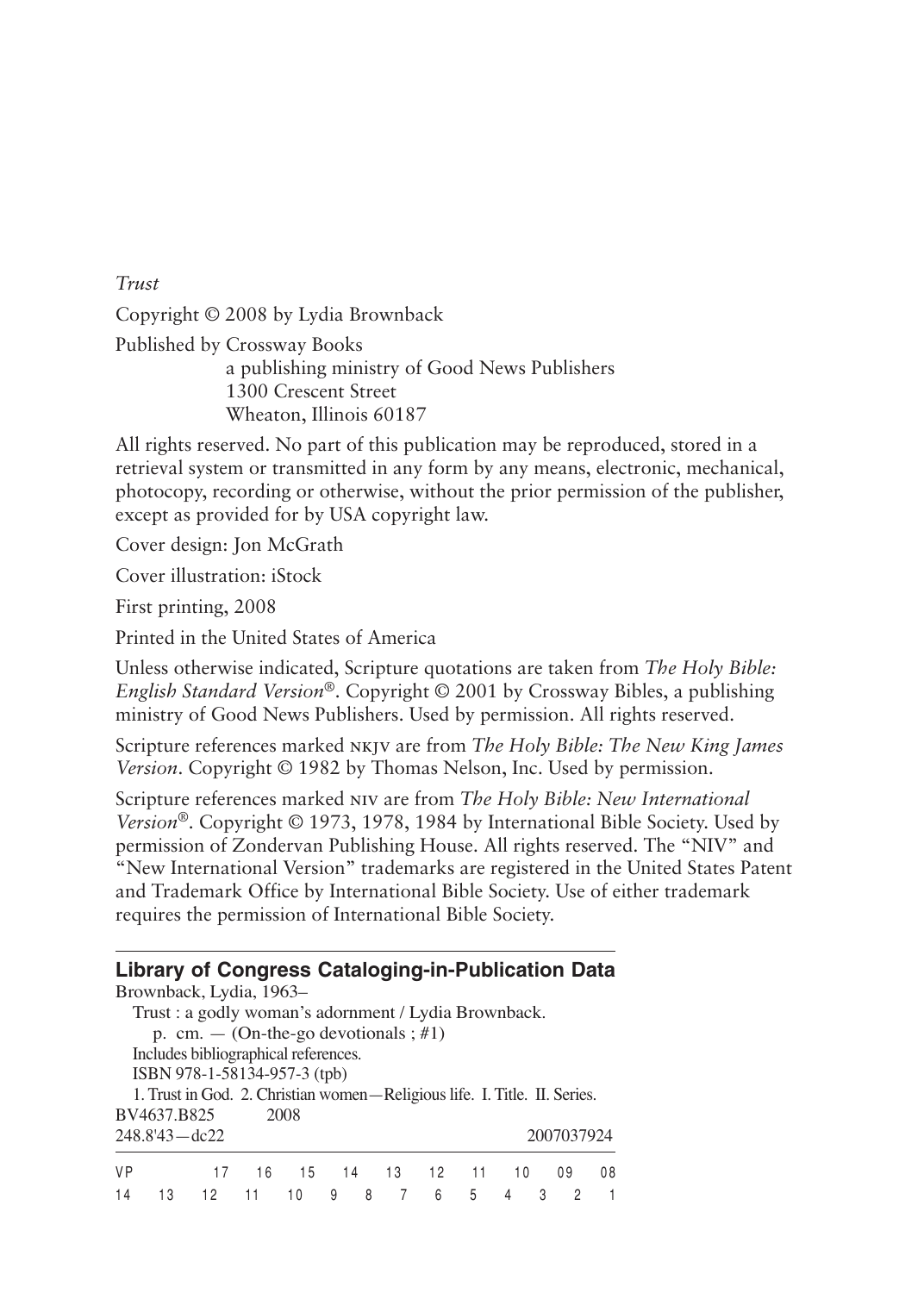## Introduction

## *Why Women Fear*

Lornado rips through Kansas town . . . four dead in cam-<br>pus shooting . . . suicide bomber blows up school bus—such<br>news stories flash across the ticker tapes on our television *pus shooting . . . suicide bomber blows up school bus*—such screens. Day or night, we are bombarded with breaking news alerts of triple homicides, abused children, and the steady march toward moral collapse in Western civilization. And then there are the painful realities of our own lives—abandonment, disappointment, sickness, sorrow. Will the stream of death, loss, and destruction never end? The good news is that these heartbreaks will indeed cease. The end will come with the return of Jesus Christ. God has promised this, and he always fulfills his promises. In the meantime, all the horrors we witness on our television screens are not catching God off-guard. He has everything under the control of his mighty hand, which means that we have no reason to be afraid. So why do so many of us who profess to know Jesus Christ go about our lives in fear? Although God's Word tells us we have nothing to fear, the fact remains that many of us are afraid or anxious much of the time.

Do you struggle with fear? Have you felt its icy grip immobilizing your heart? Perhaps you aren't afraid exactly,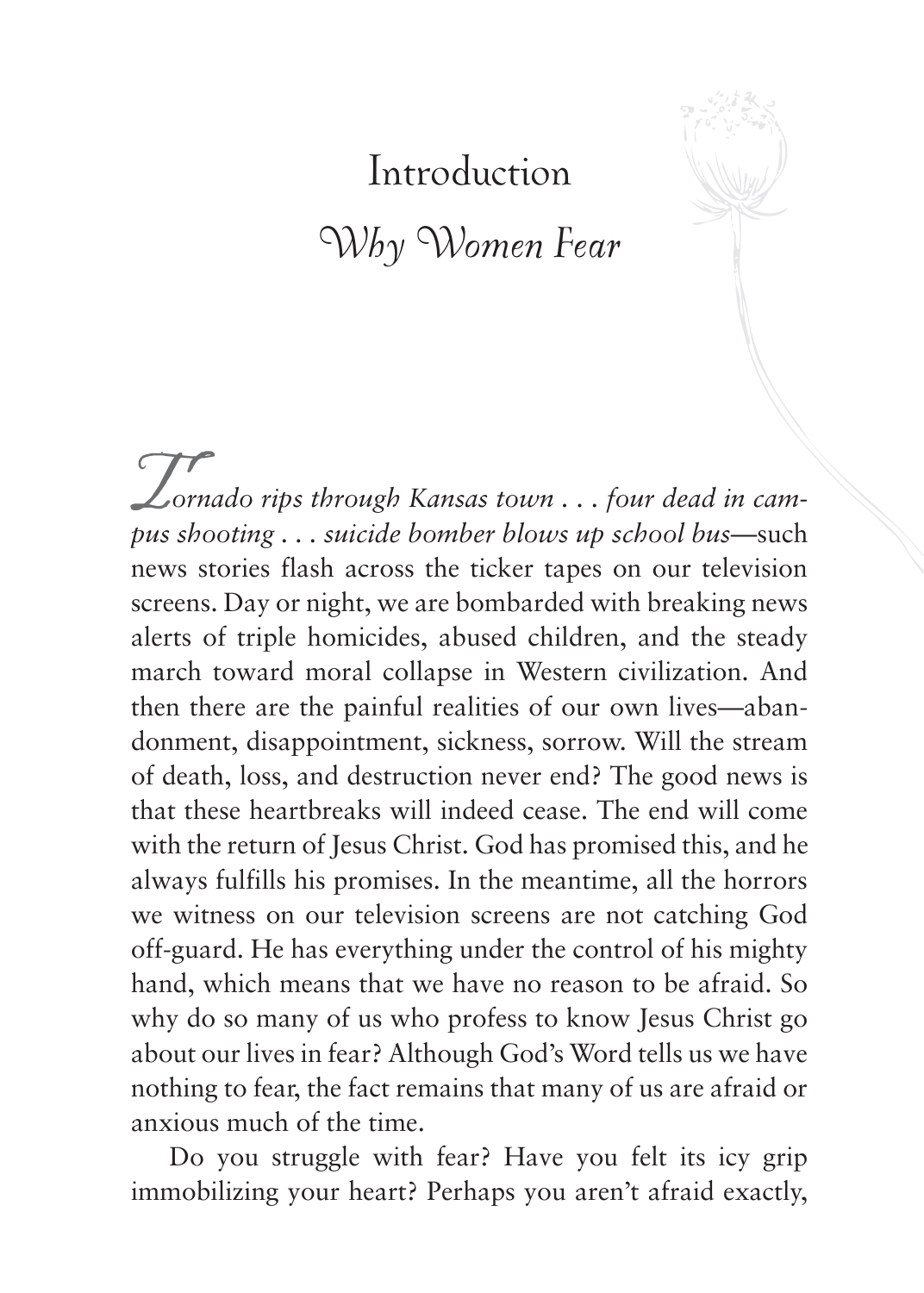but you are anxious. Stress is your constant companion, and you are nagged by worries over issues large and small. From restless thoughts to heart-racing panic attacks, we all struggle with fearful emotions to one degree or another, because fear is a fact in a fallen world. But according to Scripture, anxious fear doesn't have to be a fact for a daughter of God. In fact, the Bible tells us that there is no place for such fear for those who are in Christ Jesus. The Bible has a lot to teach us about what underlies our fears, and it also reveals the means to overcome them. I hope that as we look at God's Word together in this book, we will uncover great truths that will strengthen our faith and diminish our fears.

Overcoming anxiety begins with the realization that each one of our fears has a spiritual root. They are all directly linked to our view of God. It doesn't seem that way much of the time. Our overbooked agendas—even our preschoolers need scheduling calendars today—are natural stress generators. Most of us have too much to do with not enough time or money or energy to do it all, and trying to keep up brings stress to our marriages and worry lines to our faces. Nevertheless, our busy lives aren't the root cause of our anxiety. The root cause is our failure to understand who God is and how he is working in our lives. When we are rightly related to God, when we understand who he is—to and for us in Christ—we will realize we have no need to be anxious.

He is the God who numbers every hair on our heads (Matt. 10:30) and the one who has promised to supply all our needs (Phil. 4:19). He is the Father who gives us all things for our enjoyment (1 Tim. 6:17). He is the God who has promised to fulfill the heart desires of all who seek their happiness in him (Ps. 37:4). He is the one who tells us to be anxious for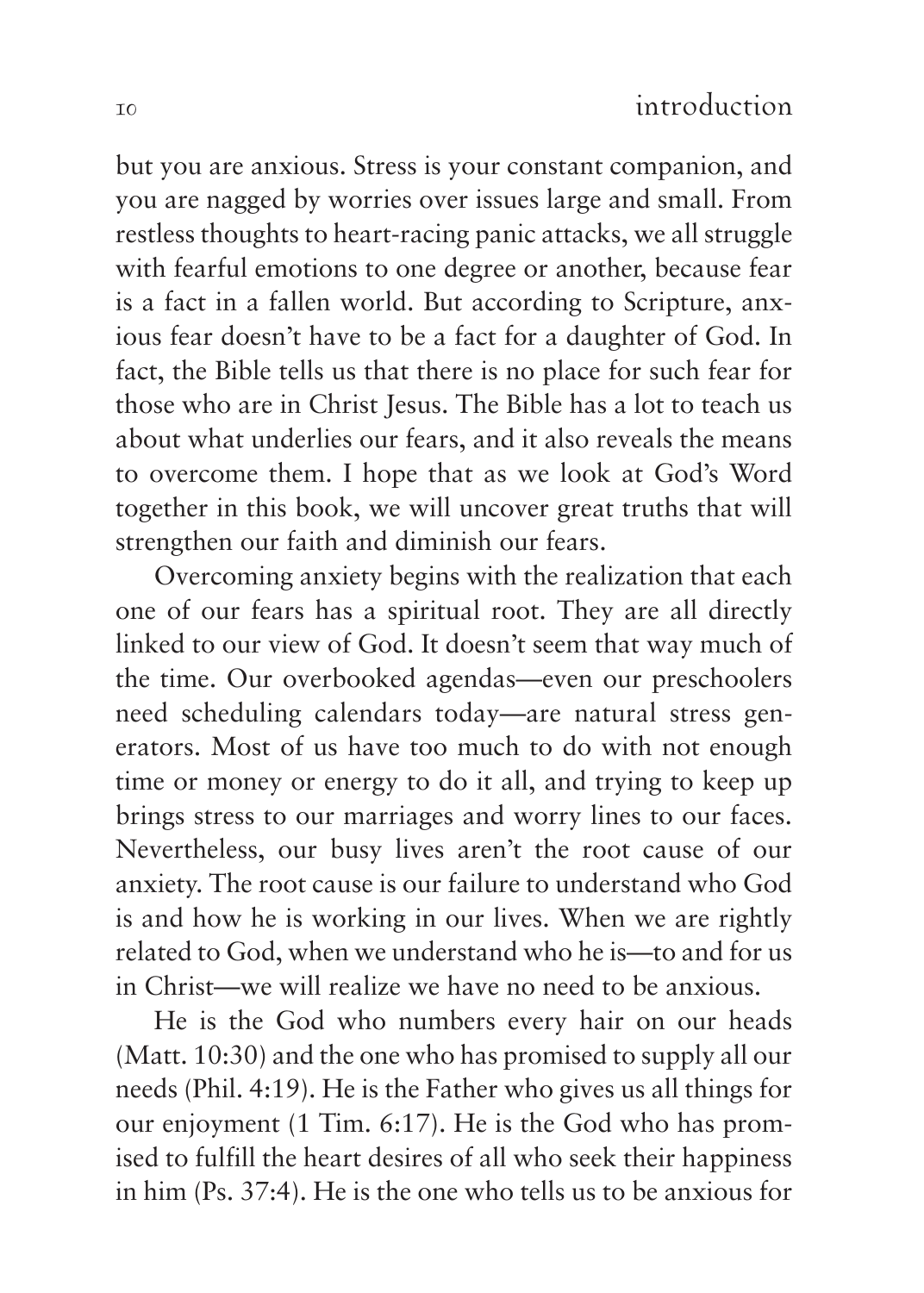nothing and to cast all our anxieties on him because he cares for us (1 Pet. 5:7). He is the one who has already given us the best—his Son—and tells us that therefore we can certainly expect his intervention in all lesser things (Rom. 8:32).

If that is true, and it is because his Word says so, then why are we still fearful women? We are fearful because we don't really trust him. And we don't really trust him because at some level we don't really believe he is good. We simply don't take him at his word.

The only way we will learn to *trust* God is by getting to *know* God. When our understanding of him is deficient, we are going to view him wrongly. We are going to have a low view of him. If God is low in our estimation, then the things of this world are going to rate too high, which will snow us under. If we believe that somehow it is up to us to take control of our lives and the lives of those we love, fear is inevitable, because we simply aren't in control of anything. Many of us are quick to dismiss a link between our stress and our view of God. "I don't hold God in low regard," we object. "I live a Christian life and attend worship each Sunday, and I spend lots of time with other believers." But if we suffer from chronic anxiety and fear, we are kidding ourselves. Our view of God isn't as majestic as we think. A right view of God is the only thing that will dispel our illusion that we have to control our lives and that everything depends on us.

Additionally, our anxiety-producing, wrong view of God leads us to place too much value on the wrong things. If we don't know God very well, we can't see that he is the only thing ultimately worth living for, and we wind up living for ourselves instead. Our problems, our families—everything in our world—becomes supremely important. We put off the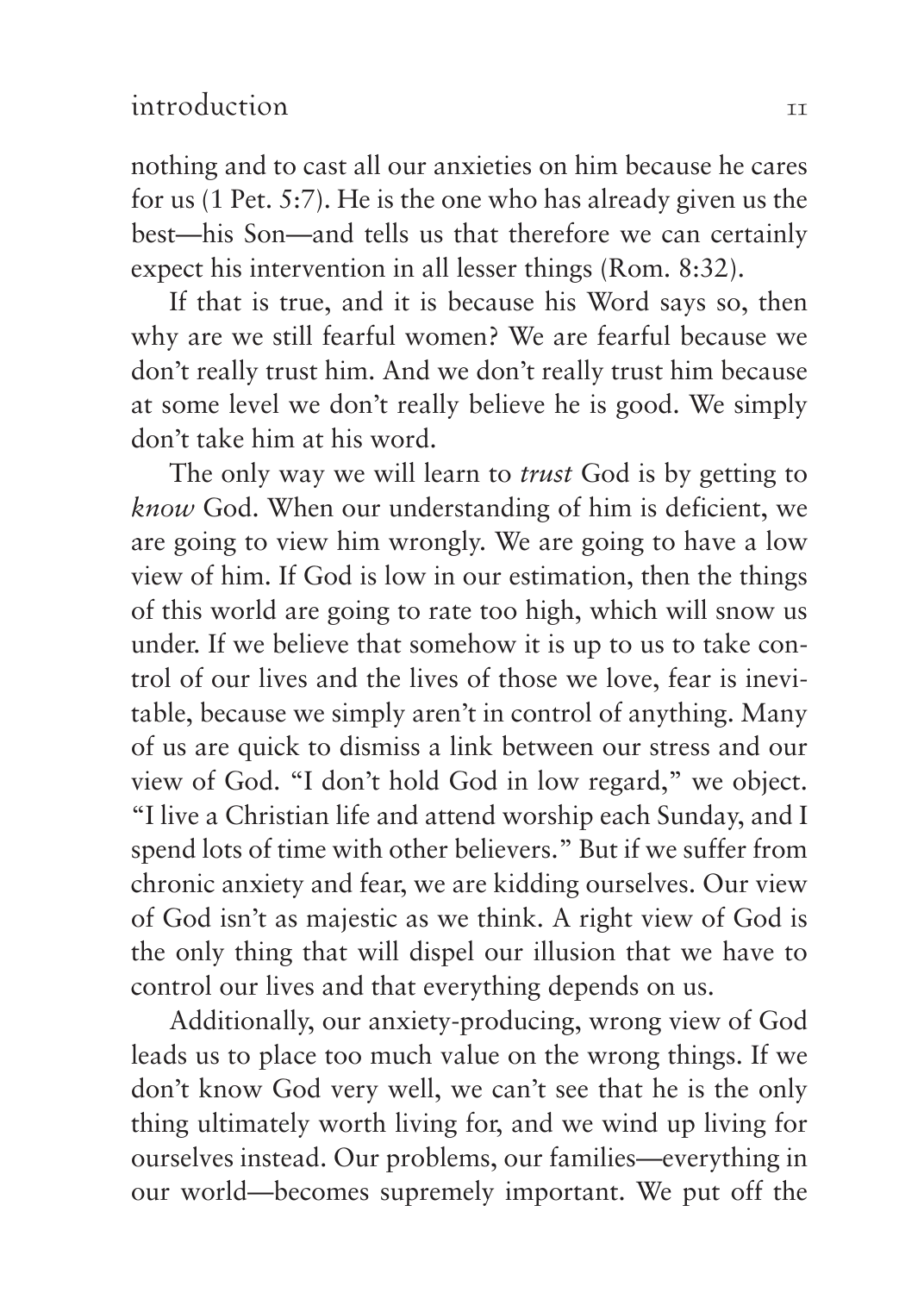gentle and easy yoke of Christ that we are called to wear and instead attempt to harness God to a yoke of our own devising. Many of our anxieties and fears spring from dragging this self-made yoke. "The foolishness of a man twists his way, and his heart frets against the LORD" (Prov. 19:3 NKJV).

Some of us don't realize that we are trying to pull the wrong yoke. We reach toward dreams and goals designed to further God's kingdom and to bring blessing, and our prayer requests are for good things. But how do we react when things don't go according to plan? If, when our plans don't work out or our prayers aren't answered in the way or time we think best, we get frustrated and impatient and worried and fearful, that's a tip-off that something is off-kilter. All wrong views about God result in anxieties and fears about life. The health of our vertical relationship—our relationship with God—will always determine the health of our horizontal relationships—those we have with people, with life, and with ourselves. So the first thing to get straight is our view of God.

Since God overarches everything, we must view our lives and everything that happens to us through that lens. But we often don't. Instead we allow our circumstances to shape our view of God. We experience something bad, and we allow it to throw our belief about a loving, compassionate Father right out the window.

"Where is the God of all comfort in this heartache?"

"How could a powerful God let my baby die?"

"Why would a good God allow my marriage to fall apart?"

Sometimes when we cry out in our pain, asking God to make himself known, we can't find him. He seems faraway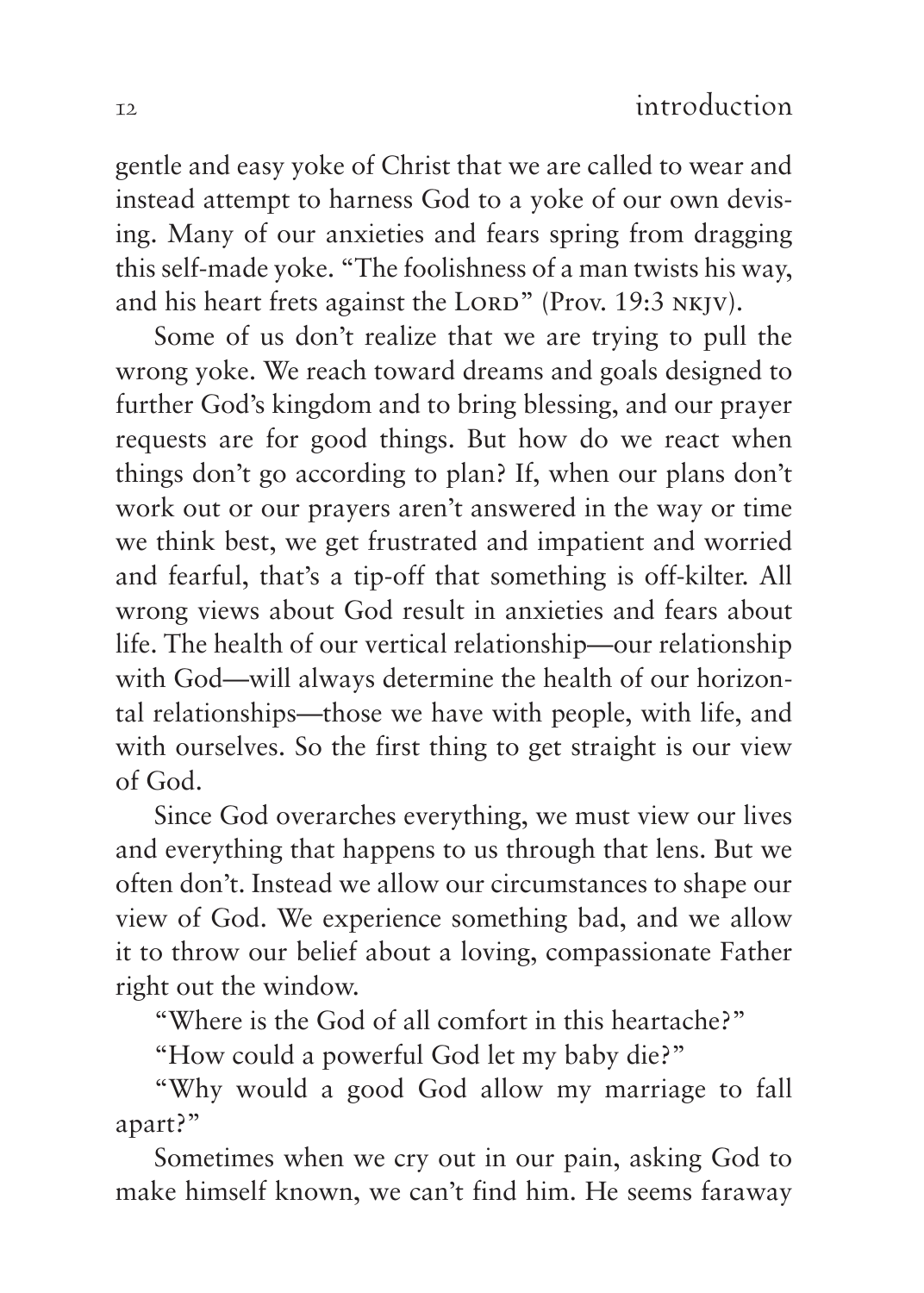and distant, and we conclude that he just isn't as good and kind and powerful as we had thought. Our weak faith is shaken, and we wind up distancing ourselves from God, because our own means of comfort and the people who love us seem safer.

Perhaps the most faith-shaking, fear-generating experiences are those in which God provides a blessing and then seems to pull the rug out from under us by taking away the blessing as soon as we get a taste of it. The single woman who has waited years for a godly husband meets Mr. Right. God has provided at last! She feels God's smile as she prepares for her wedding and her new life as a married woman. And then two days before the wedding, Mr. Right changes his mind and calls the whole thing off. The grief-stricken bride wonders why God allowed her to get her hopes up, only to see them dashed to pieces. "Why would a loving God do that?" she asks, and her faith crumbles. God is not who she thought he was.

When we go through that sort of experience, our foundations can be shaken to the core. "I obviously cannot depend on God," we think, "so somehow I have to fix everything. And if God could do *this* to me, what other painful thing might he do?" What we don't see at such times and in the swirl of such thoughts is the fact that we were resting on the wrong foundation in the first place. Our view of God has actually been wrong all along. We thought we'd been relying on God, but the truth is, we'd actually been relying on our idea of God and on what we were hoping God would do for us to make our lives happier. What we don't see is that disappointments and other difficulties that seem to threaten our faith are really blessings in disguise. They are designed by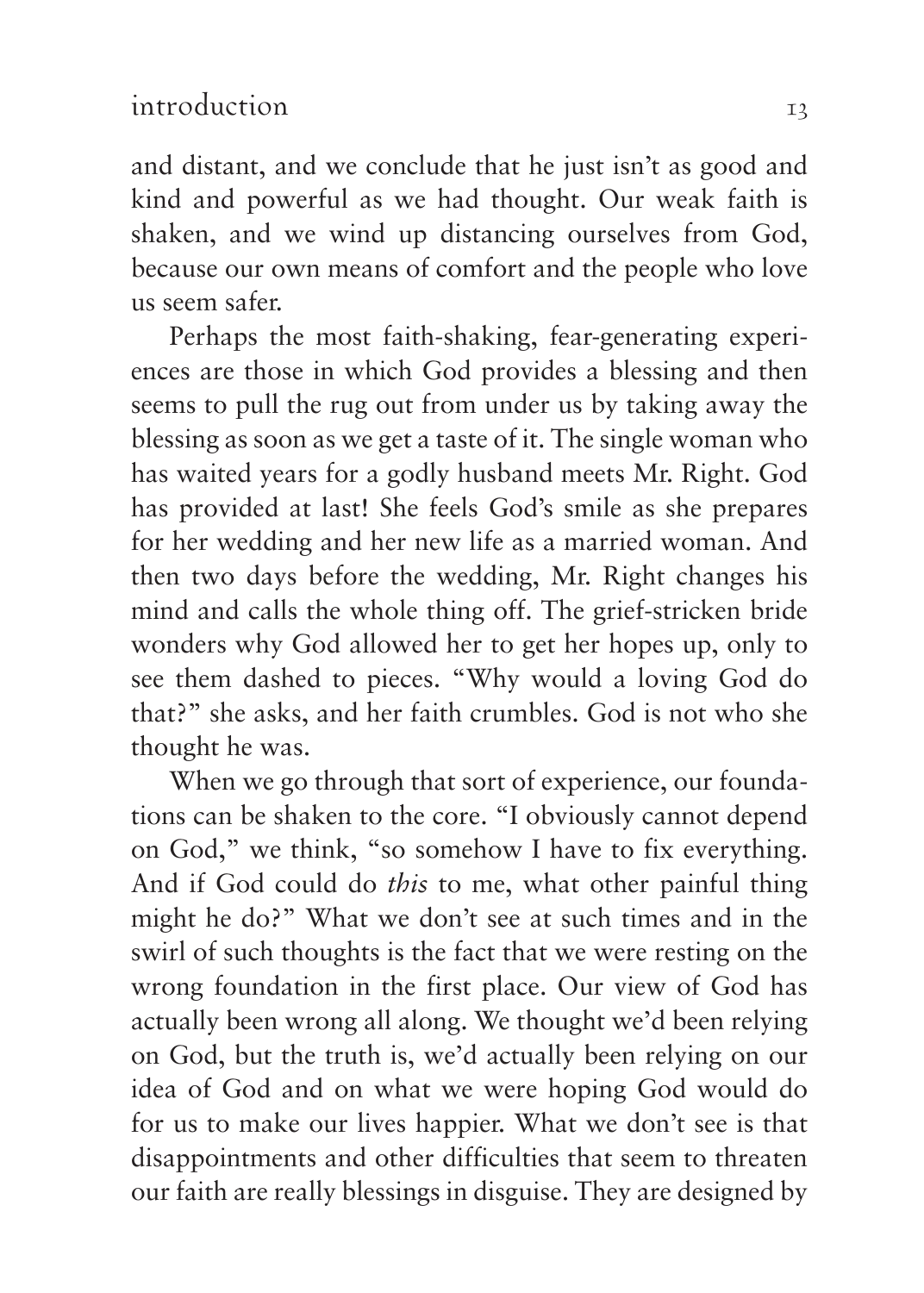God to draw us closer to him, to enable us to see him as he really is, and to dispel our misconceptions about him and our wrong understanding of what it means to be a Christian.

When we first discover that God isn't who we'd thought, when he doesn't turn out to fit our image of him, our fall into doubt or unbelief can be extraordinary. "Who is God if he is not the one I can count on to rescue me from bad things?" we ask. "Is he a God I can be close to after all? I've always gone to him with everything large and small. Does he care? Or have I been kidding myself all this time?" When our view of a loving God is called into question, we don't know where to turn.

We don't realize during the throes of such an experience that he is, indeed, all those good things we'd believed before our fall into trouble. But how he works that goodness into our lives is often very different from what we expected—or wanted. Bad things happen to us because God is actually calling us into a deeper faith, one that trusts him and chooses to stay with him even when his love for us includes losses, the relinquishment of dreams and earthly hopes, and painful experiences for which there will be no remedy in this lifetime. Disappointments do not come from the hand of a cruel God; they come to us from the God who longs to relate and is actually drawing us nearer.

Times of intense disappointment and difficulty may well be indicators that God is drawing nearer to us, even though he may seem farther away. We find proof of this truth in Scripture, where we see several men and women who experienced great fear as a result of God's drawing near. The prophet Isaiah recounts his experience: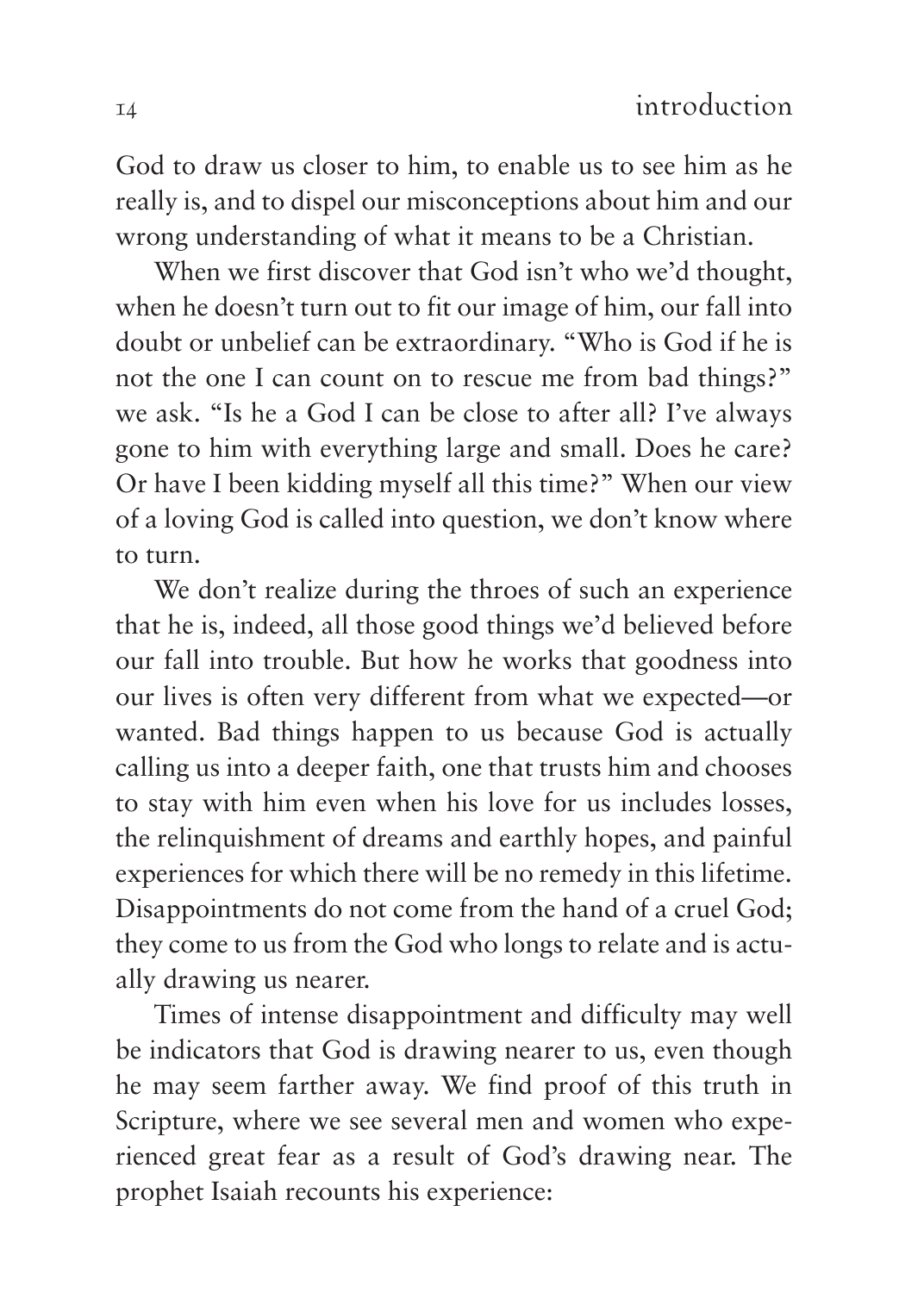### introduction 15

*In the year that King Uzziah died I saw the Lord sitting upon a throne, high and lifted up; and the train of his robe filled the temple. Above him stood the seraphim. Each had six wings: with two he covered his face, and with two he covered his feet, and with two he flew. And one called to another and said:*

*"Holy, holy, holy is the LORD of hosts; the whole earth is full of his glory!"*

*And the foundations of the thresholds shook at the voice of him who called, and the house was filled with smoke. And I said: "Woe is me! For I am lost; for I am a man of unclean lips, and I dwell in the midst of a people of unclean lips; for my eyes have seen the King, the LORD of hosts!" (6:1–5)*

Isaiah saw God, but the vision certainly didn't evoke happy feelings. The experience caused him to cry out, "Woe is me!" What exactly made Isaiah afraid? He was fearful because his close view of God brought with it a realistic view of himself. John Calvin said that we can only know ourselves by first knowing God, and that is exactly what happened to Isaiah, who got a vivid glimpse of his sin, his "unclean lips." Isaiah was able to articulate what many of us cannot recognize in the midst of our fear—the instinctive response of sin coming face-to-face with holiness. Contrary to some popular teaching, we will be *more* aware of our sin, not *less*, as we get closer to God, and if we don't understand that this is what is happening, our anxiety and fear intensify.

Mary is another one to whom the Lord came near: "Now in the sixth month the angel Gabriel was sent by God to a city of Galilee named Nazareth, to a virgin betrothed to a man whose name was Joseph, of the house of David. The virgin's name was Mary. And having come in, the angel said to her,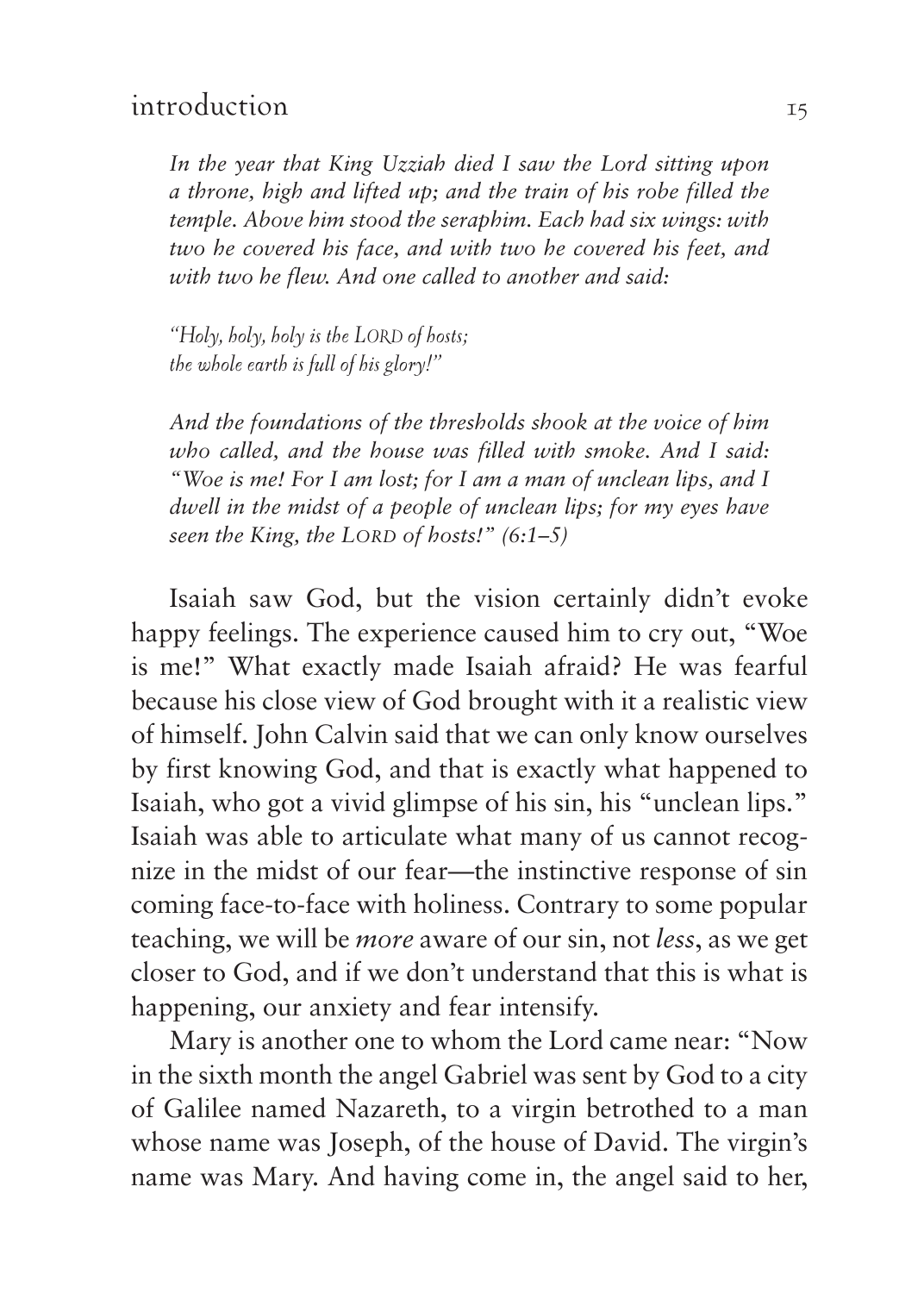'Rejoice, highly favored one, the Lord is with you; blessed are you among women!' But when she saw him, she was troubled at his saying, and considered what manner of greeting this was" (Luke 1:26–29 nkjv). The angel told her, "Do not be afraid, Mary, for you have found favor with God" (v. 30 nkjv). The angel came with good news, but Mary's initial response wasn't happiness; from what the angel said, it was fear. Don't we respond in the same way? God brings things into our lives—things meant to bless—and we shrink back when his coming shakes up our comfort zone and our carefully laid plans.

Then there was Moses. Consider what happened to him when he came upon the burning bush:

*God called to him from the midst of the bush and said, "Moses, Moses! . . . Take your sandals off your feet, for the place where you stand is holy ground. . . . I am the God of your father—the God of Abraham, the God of Isaac, and the God of Jacob." And Moses hid his face, for he was afraid to look upon God. (Exod. 3:4–6 NKJV)*

The experiences of Isaiah, Mary, and Moses differed in the details, but the similarities in all three cases were the Lord's drawing near in a special way and the initial response of fear in each. From them we learn that sometimes God will come near to us in unexpected ways that disrupt our lives and make us afraid. In the cases of Isaiah, Mary, and Moses, the event was a prelude to a special work God had for each to do, but they didn't know that initially. All they knew was fear.

Those whom God calls to himself will likely experience such a divine intrusion at one time or another. And it is actually a gift. God is lowering the veil a bit so we can see the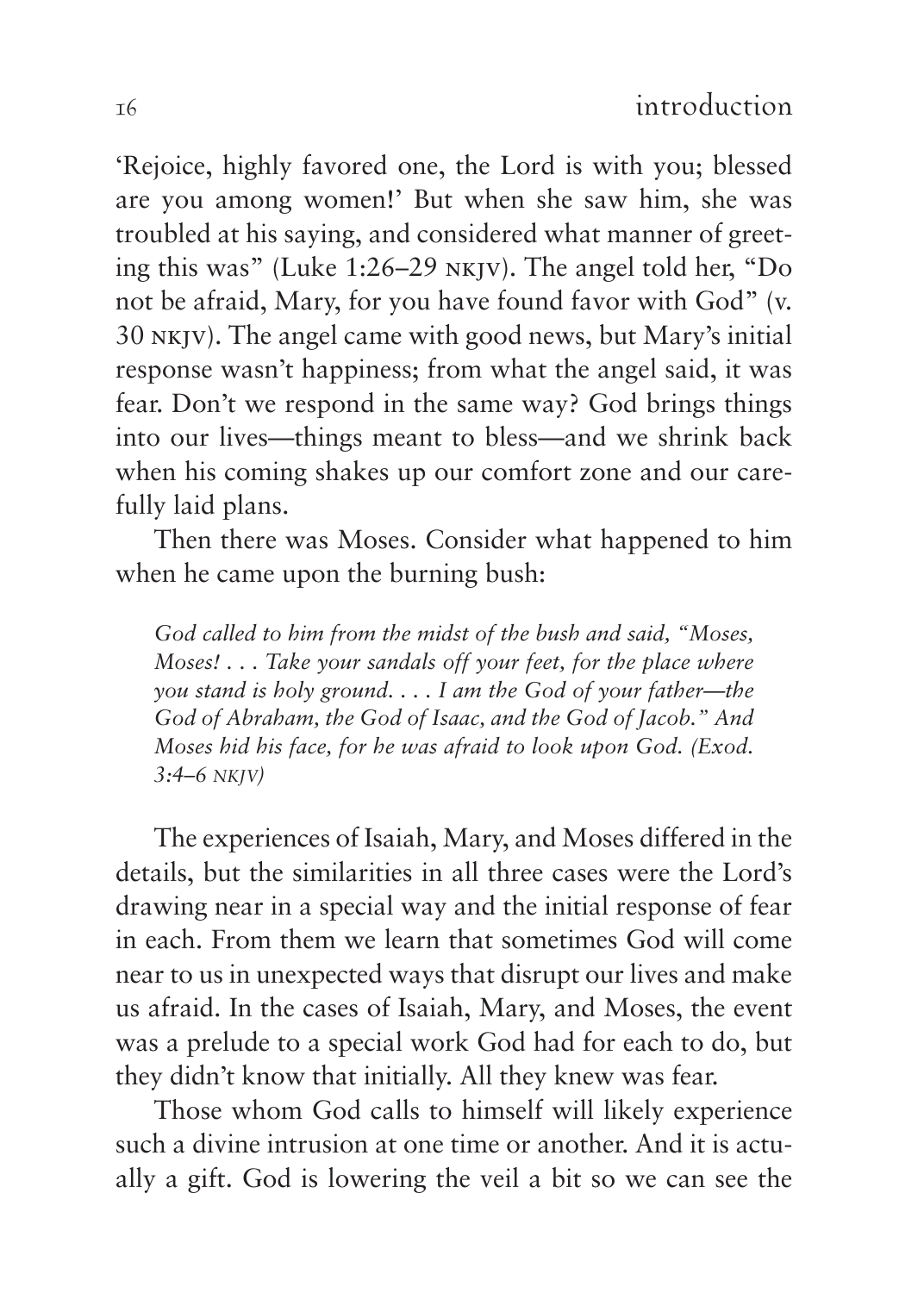reality of who he is and who we are in relationship to him. Perhaps you are experiencing a divine intrusion in your life right now. If so, it just might be that God is preparing you for special work in his service.

One thing you can be sure of is that whatever plans God has in store for you, his drawing near is always designed to give you a deeper, heartfelt grasp of your need for Jesus. We often fail to understand who Jesus is for us now, today. Many of us see Jesus' role in our lives only in the past tense; he is the member of the Trinity who got us in the door of the Christian life through his death and resurrection two thousand years ago. But he is much more than that. It is because of his active work today, occurring moment by moment through our union with him, that we are enabled to live out the Christian life and to grow in our understanding of what that life is.

Do you realize that the only reason you experience God as your Father is because Jesus mediates that relationship every moment of every day? He didn't just get us in the door; he keeps us inside. Apart from him, we are too unrighteous to pray or to receive answers to our prayers or to have any favor with God whatsoever. None of us ever—at any time during any day of our lives—comes to God unaided by the present, active work of Christ. So when God comes near to us, even when it causes us fear, his primary purpose is to awaken us to the reality of the active, ongoing work of Christ.

When God comes near to us—and in our case, the method he uses is more likely to be a crisis, a loss, or an unmet need rather than a vision, an angel, or a burning bush—we are going to respond in one of two ways. Either we will cling to God in the midst of our fear, discovering in the process all that Jesus is for us, or we will run away from our only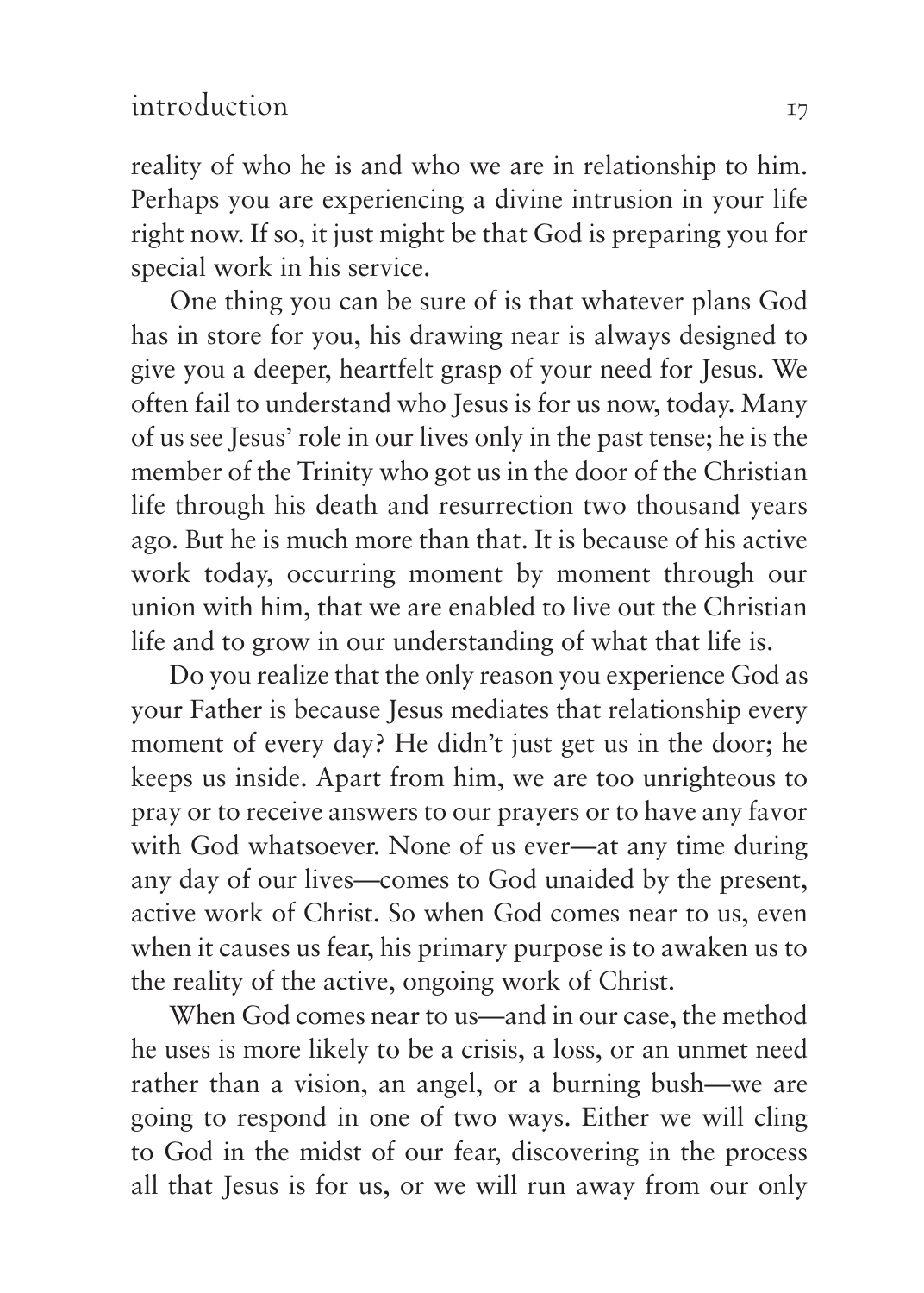source of help. For those of us who struggle with chronic anxiety, with or without the experience of a spiritual crisis, it is because we have chosen the latter road. But God is still calling, still drawing near, and the discomfort of our anxiety is his merciful means to return us to the rest held out for us in Christ. May we find that rest together.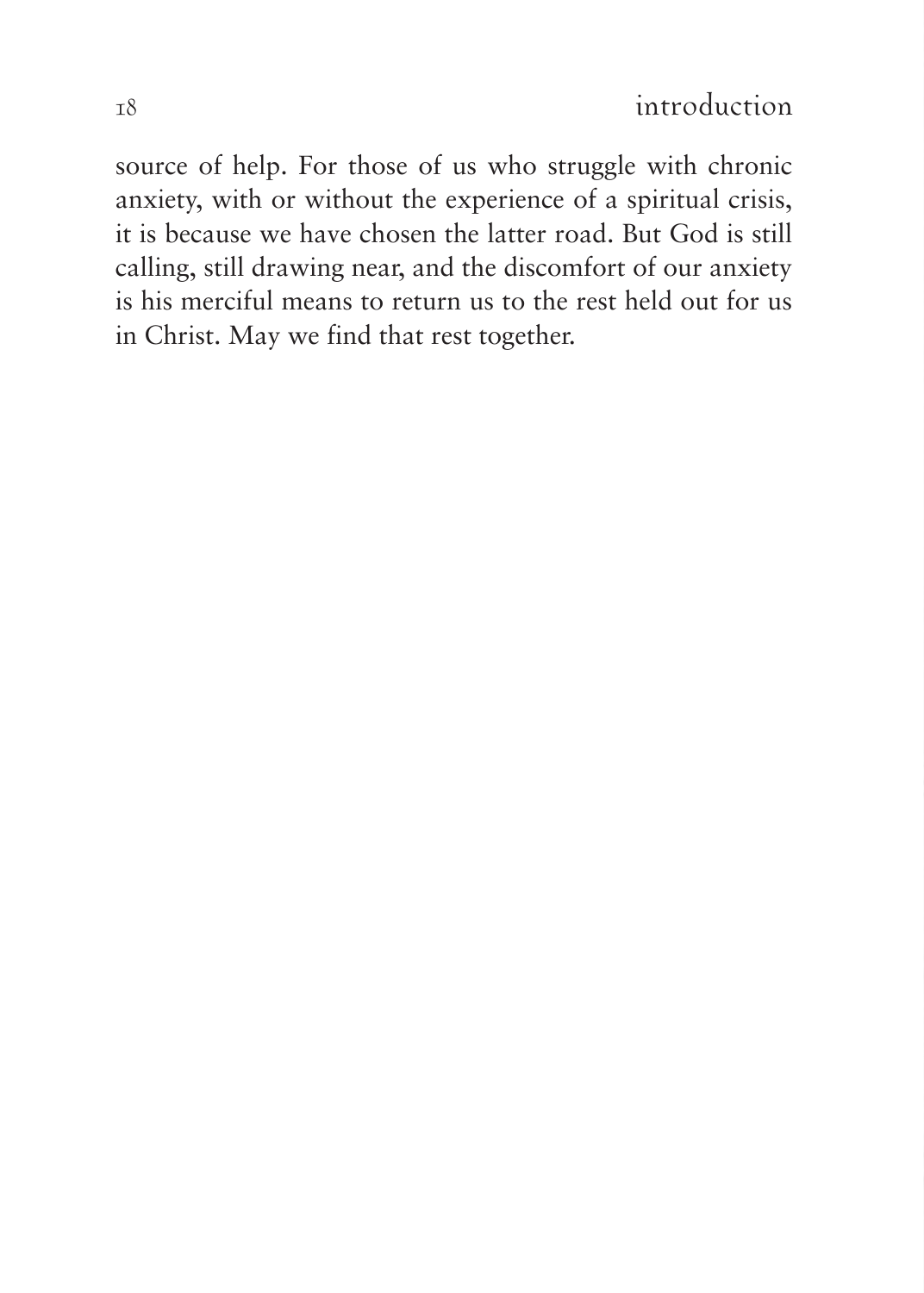# the devotions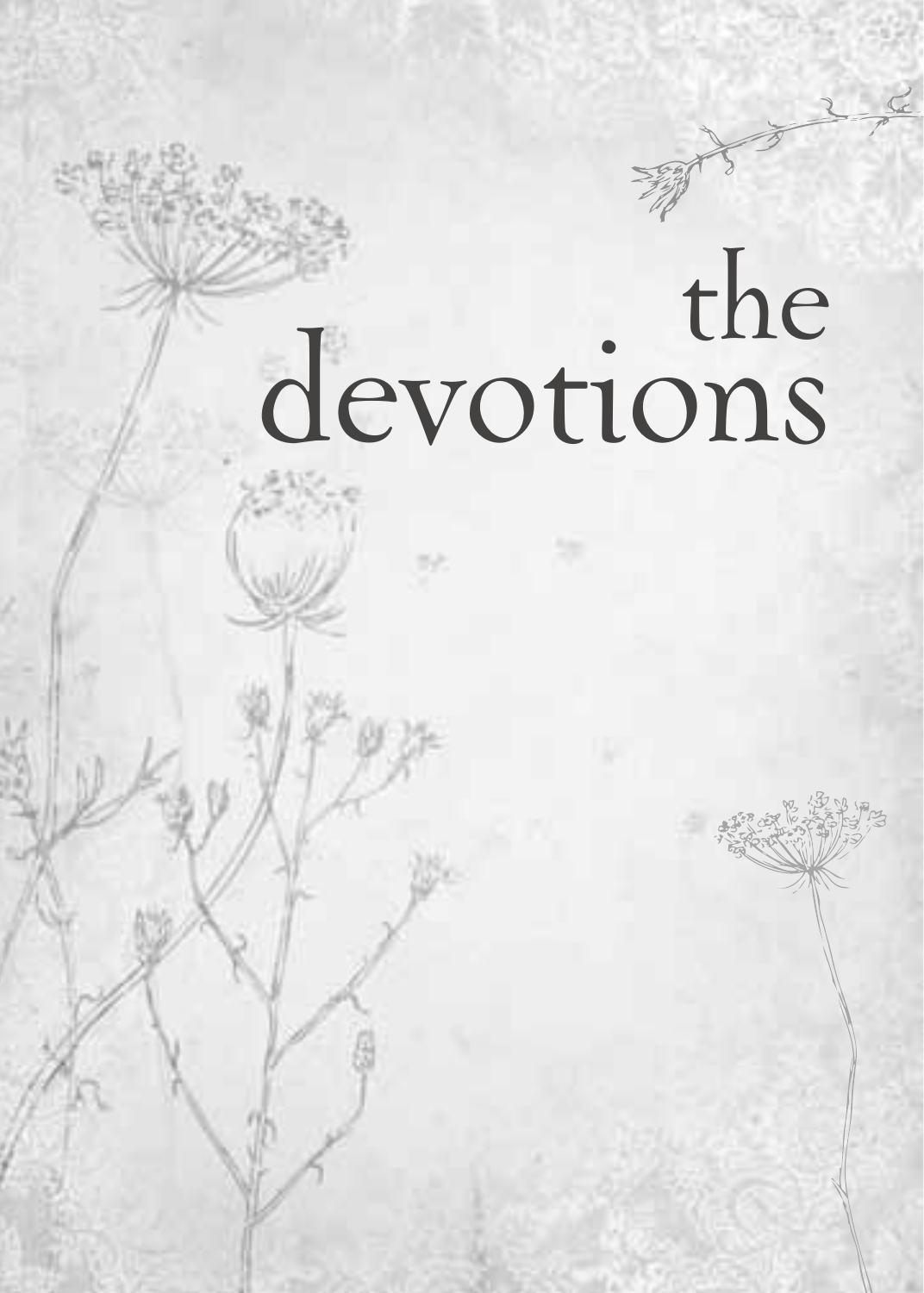## The Secret Places of the Heart

*Do not be anxious about anything, but in everything by prayer and supplication with thanksgiving let your requests be made known to God.*

Philippians 4:6

The's a Nervous Nellie," everyone says about Sara.<br>That's because she tries to cope with daily stress by picking<br>up the phone and venting her worries to whatever friend is That's because she tries to cope with daily stress by picking up the phone and venting her worries to whatever friend is available to listen. Sara worries about everything, from a broken dishwasher to a rainy forecast. But unlike Sara many of us keep our worries bottled up inside so that even those closest to us see nothing but a calm and steady exterior.

Maybe you have secret or hidden concerns that no one knows about, things you hesitate to tell even those closest to you. If you are a woman who struggles with overwhelming stress, yet you hide your anxiety from others, it is likely that you find yourself feeling isolated and lonely a good bit of the time. However, God knows all about your fears. He knows their underlying causes and the way you react to them. He also knows the way to get you past them.

God doesn't want you to be afraid; he wants to set you free. Fear, worry, and anxiety are not necessary for God's daughters. In fact, something we have forgotten in today's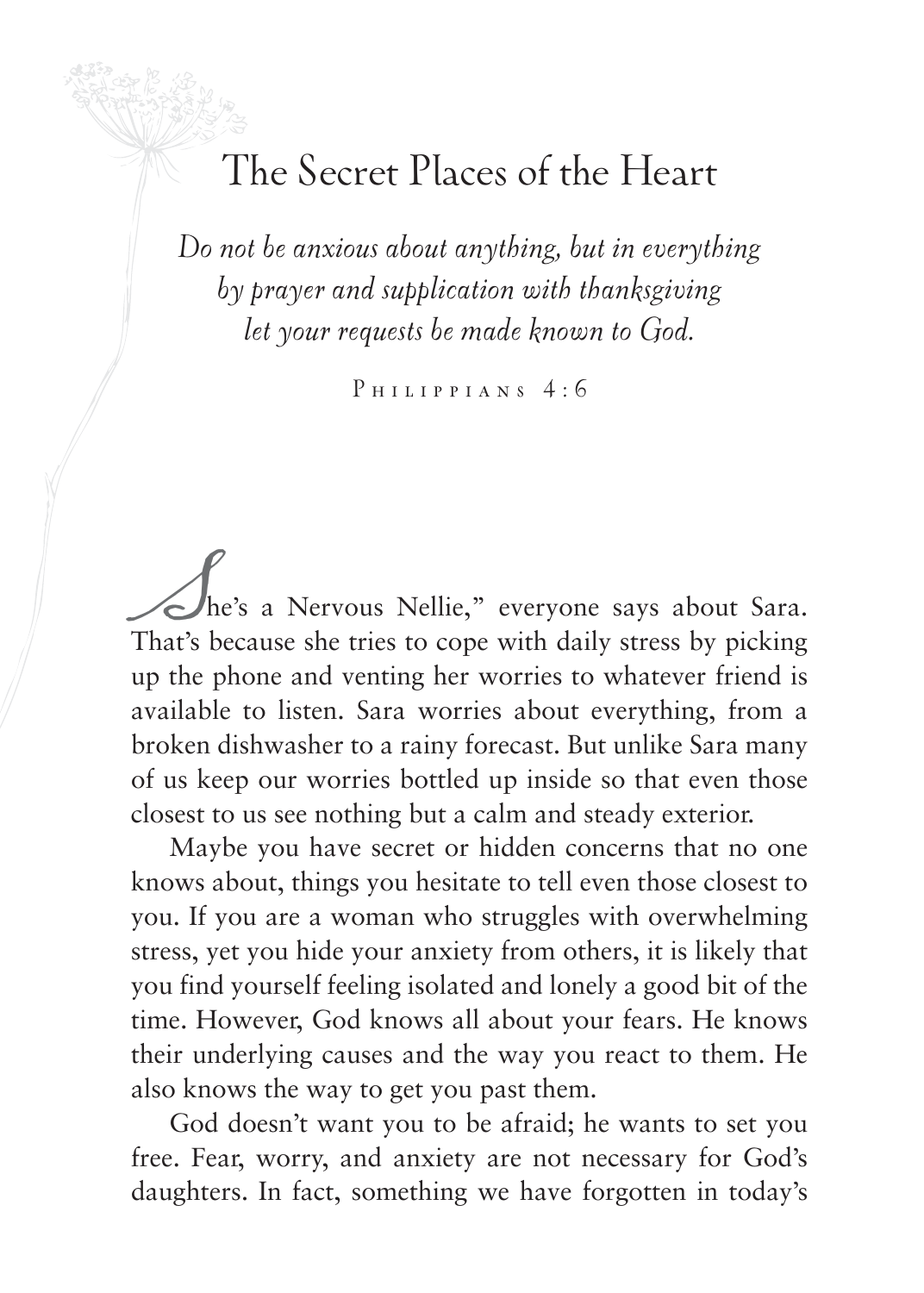fast-paced lifestyle—or simply excused as unreasonable—is that anxiety is actually sin. But Paul's admonition is unconditional: "Do not be anxious about anything." He allows for no exceptions. Since God's Word says there is no reason to worry, that means there is no reason to worry. But we must choose to take him at his word and then apply the remedy that Paul gives here, which is prayer.

Is something weighing heavily upon you today? If so, whatever it may be, before you pick up the phone in search of consolation, take it to your Father in prayer. Tell him what you think you need and what you long for him to do, and then thank him for the way in which he will answer. He will indeed answer, and even before you see what he provides, if you are willing to let him decide the outcome, you will find the peace of knowing that your trouble is in his all-wise hands. Real faith—the kind that brings peace—is faith that lets God choose the best answer for you.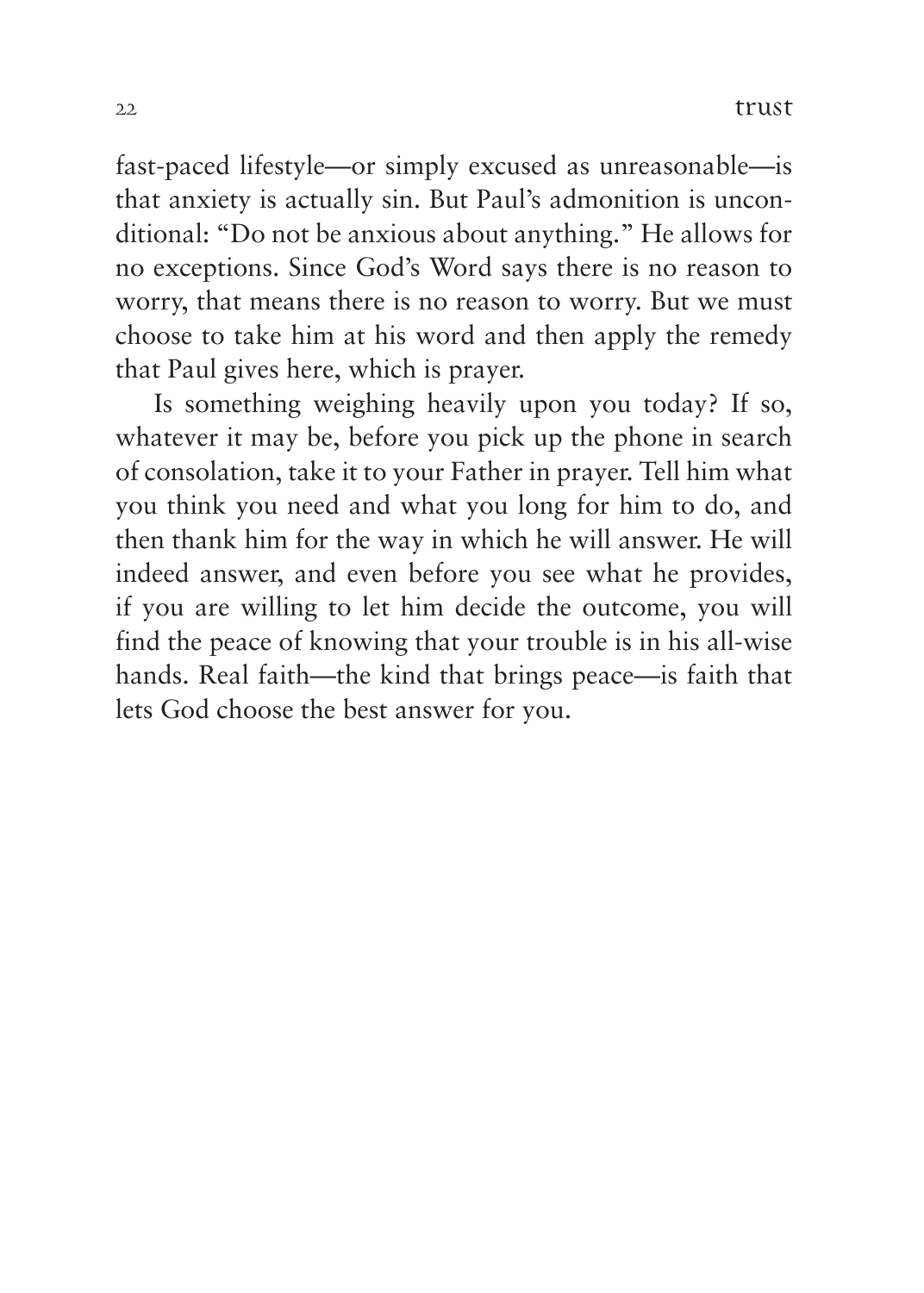## The *What-If* Woman

*Trust in the LORD with all your heart, and do not lean on your own understanding.*

PROVERBS 3.5

**Lany** of us are *what-if* women. What-if women spend a good deal of energy and time worrying not only about what might happen and about what they say and do, but also a good deal of energy and time worrying not only about what might happen and about what they say and do, but also about what others think about what they say and do.

"What if I lose my job in the upcoming round of layoffs?"

"What if I can't conceive?"

"What if that mole is cancerous?"

"I just can't get to the party next week. What if Sally never invites me again?"

Such worry about what may happen is fruitless. Think about it: our hovering over a situation cannot actually prevent the thing we are worried about from happening. The what-ifs can begin the moment we wake up and often last right on through the day. But God doesn't want us to be what-if women. What-iffing not only zaps our energy, it also indicates a lack of trust in God's wise and loving control over our affairs. He who cares to number every hair on our heads—something not even the vainest of us bothers to do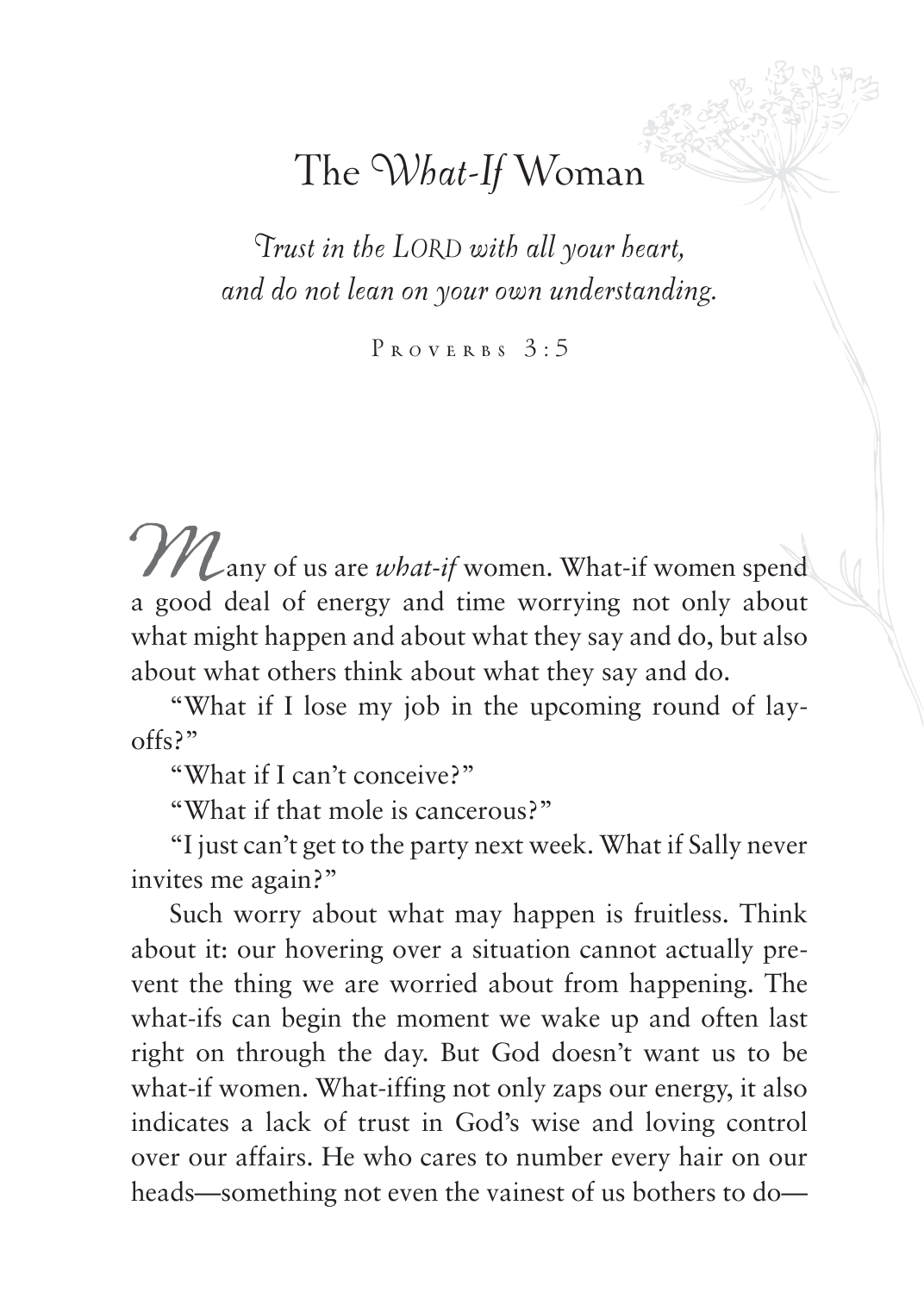cares much more about our trusting him with the upkeep of our homes, our health, our mobility, and our relationships with other people. Since he not only cares about these things but is also able to do something about them, he wants us to leave the ordering to him.

When we trust God to run our lives, we find that we are free to enjoy him and other people—free to live and love because he is taking care of things. We are designed to glorify God and to enjoy him, not to spend our energies worrying about the details of daily life or fearing the pain of major crises. He will always supply what he knows we really need for every circumstance we face. Freedom from fear comes from believing that. It comes also from opening our hearts to embrace God's supply, even if his supply differs from what we think we need.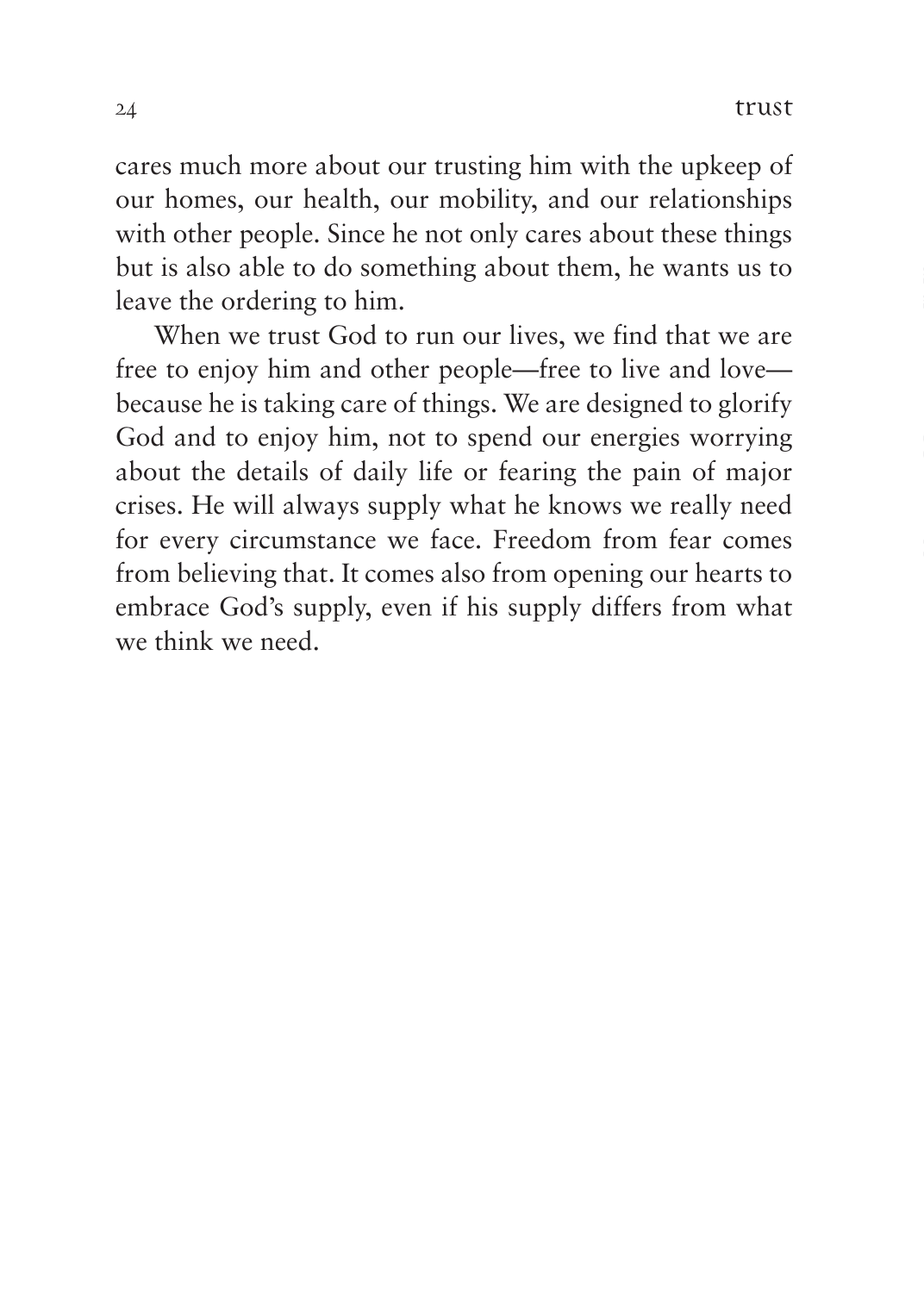## A Phobic's Only Remedy

*"Fear not, for I am with you; be not dismayed, for I am your God; I will strengthen you, I will help you, I will uphold you with my righteous right hand."*

Isaiah 41:10

 $\blacktriangle$  raveling along the highway on her way into town one day, Katy was cut off suddenly by another driver, and she swerved into oncoming traffic, demolishing the family car. day, Katy was cut off suddenly by another driver, and she swerved into oncoming traffic, demolishing the family car. For months afterward, Katy felt heart palpitations and panic as soon as she approached an on-ramp. It became so bad that she began to make excuses to avoid going into town at all. Eventually she solved that problem by discovering alternate routes. Katy needs to hear the words of Isaiah the prophet: "Fear not, for I am with you; be not dismayed, for I am your God." The truth of Isaiah's utterance is the only remedy for women who suffer the debilitating effects of panic attacks. Maybe you are one of them.

The onset of what can become chronic panic attacks is often a solitary traumatic experience. Many of us can relate to what Katy deals with. Our trauma may, like Katy's, have occurred while driving; perhaps it was something completely different. Whatever the trauma, memory of the experi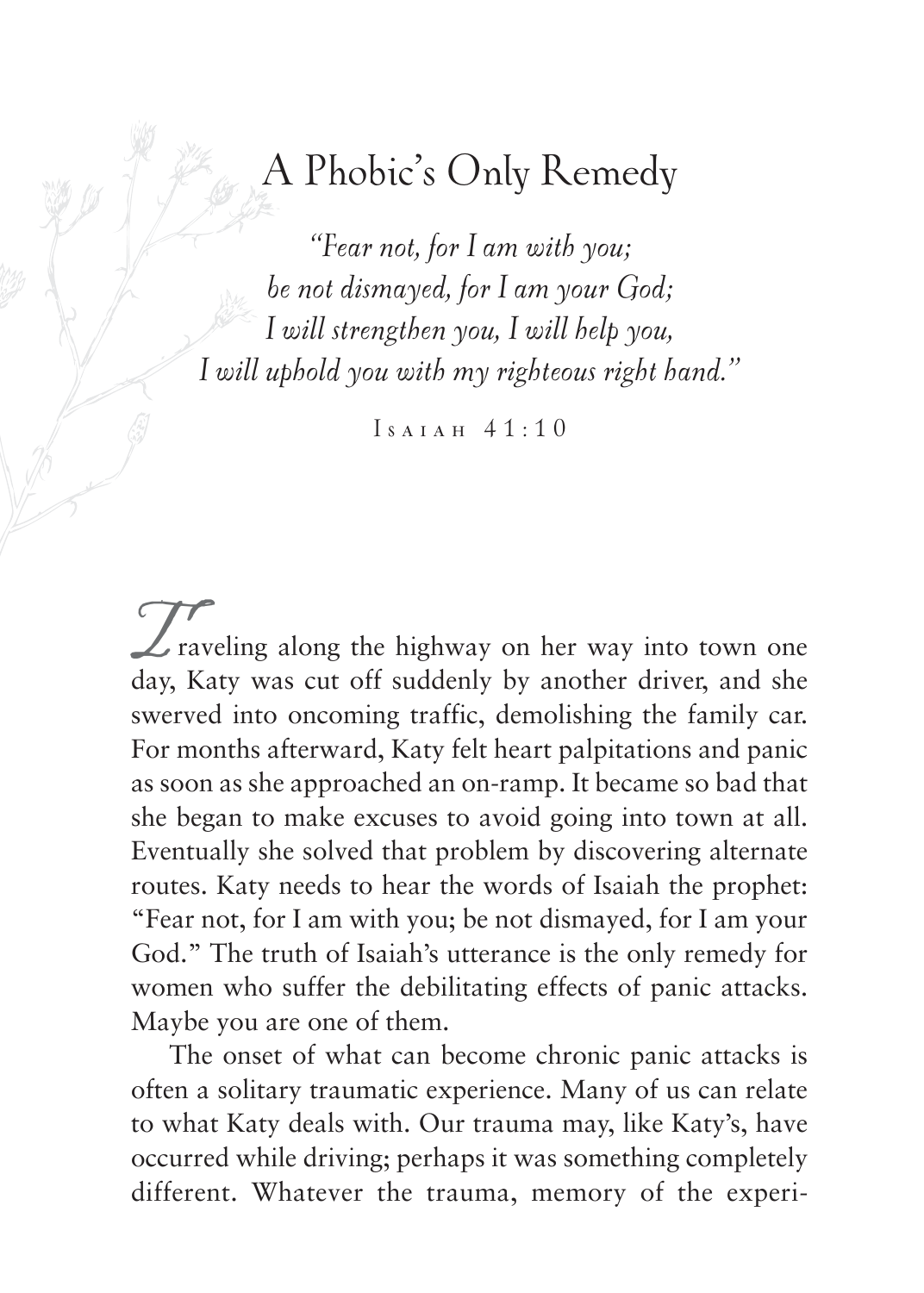ence can take on monstrous proportions if we rehash it in our minds again and again. The fear takes on life-altering proportions, while cultivating within us an obsession with preventing its recurrence. If left to flourish, this obsession, like all obsessions, winds up ruling our lives, infringing on what we are willing to do and where we are willing to go. Anything that obsesses us, other than God, becomes our personal prison.

The beginning of such obsessions is often one defining incident, but it is enough to trigger an avalanche of fear. The only thing big enough to conquer this kind of fear is God, who rules every detail of every day of your life. Rest assured that nothing can touch you apart from your heavenly Father's permission. Out of his love for you, he is well able to prevent the thing you are so afraid of, and out of that same love he might allow it. Either way, whatever happens, he only allows what is going to work for your eternal happiness and blessing and his glory. Believe this, accept this, and you will find you can get back on the highway and out of your self-made prison cell. Exercise the faith you've been given, and you will know the truth: you are safe in God's keeping, every moment of every day.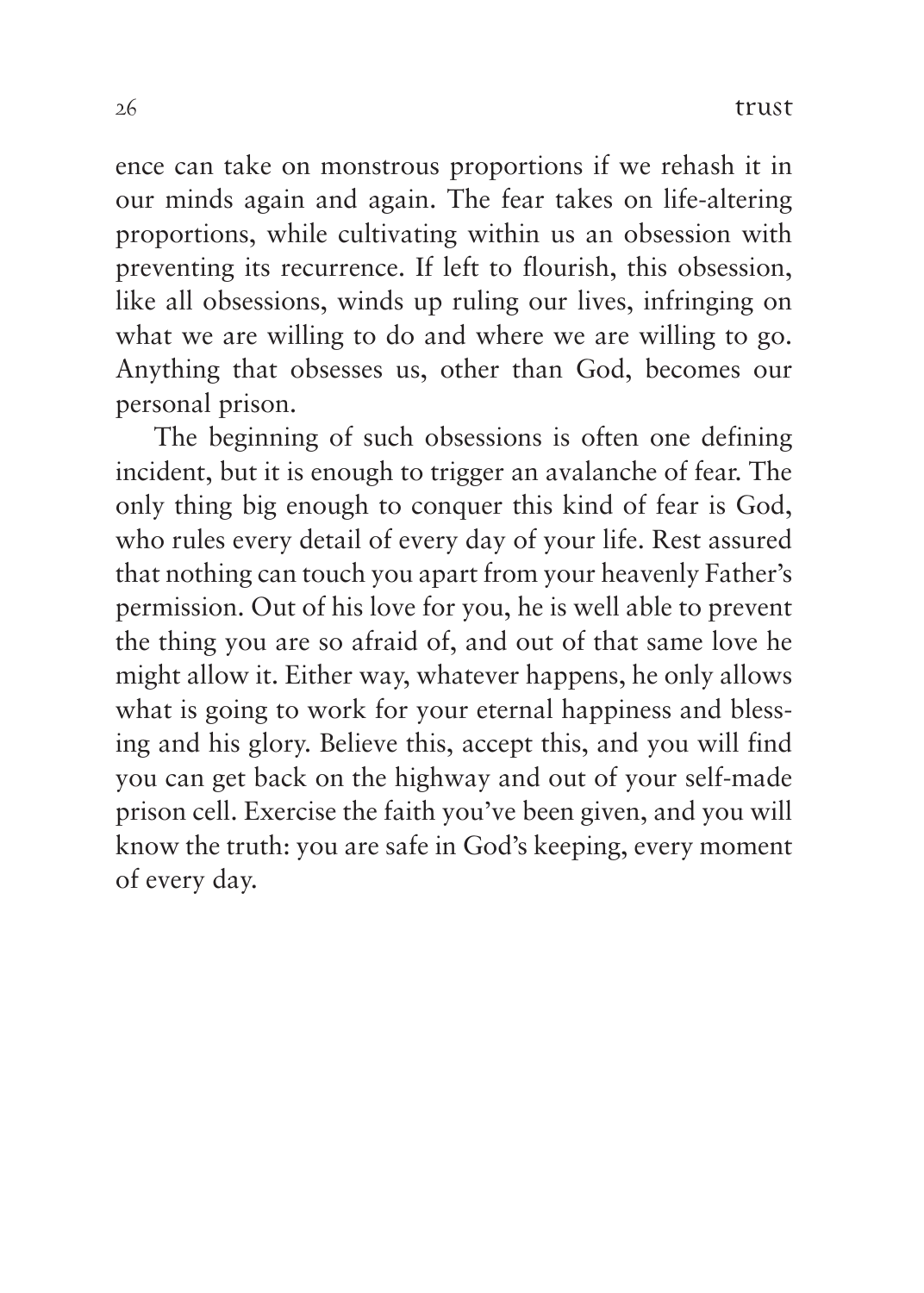## God Knows Best



*This God—his way is perfect; the word of the LORD proves true; he is a shield for all those who take refuge in him.*

 $P_{SALM}$  18:30

**But I have prayed about it,"** Lory complained, "and I'm still struggling. I'm just afraid things will go wrong all the time—the house, the money, the kids—and I guess there's nothing I can do about it." The Bible tells us that we have no reason for anxiety and worry. So why are so many of us, like Lory, still fearful? Why can't we just banish the worry, anxiety, and bouts of panic? After all, none of us likes to feel afraid. The thoughts and sensations that signify and trigger fear are decidedly unpleasant, to say the least! The reason we can't just make it all go away is that fear isn't the root of our problem. Our anxiety is simply a symptom of something else, a tip-off that our hearts are bent in a wrong direction.

If we have asked God to deliver us from our fears, but we still aren't finding relief, it's not because God isn't answering. We are simply looking in the wrong place for the answer. God wants more than our symptom relief. He desires to get at the core of what underlies our fears, which, at the deepest level, have to do with our relationship with him. Fear is always a